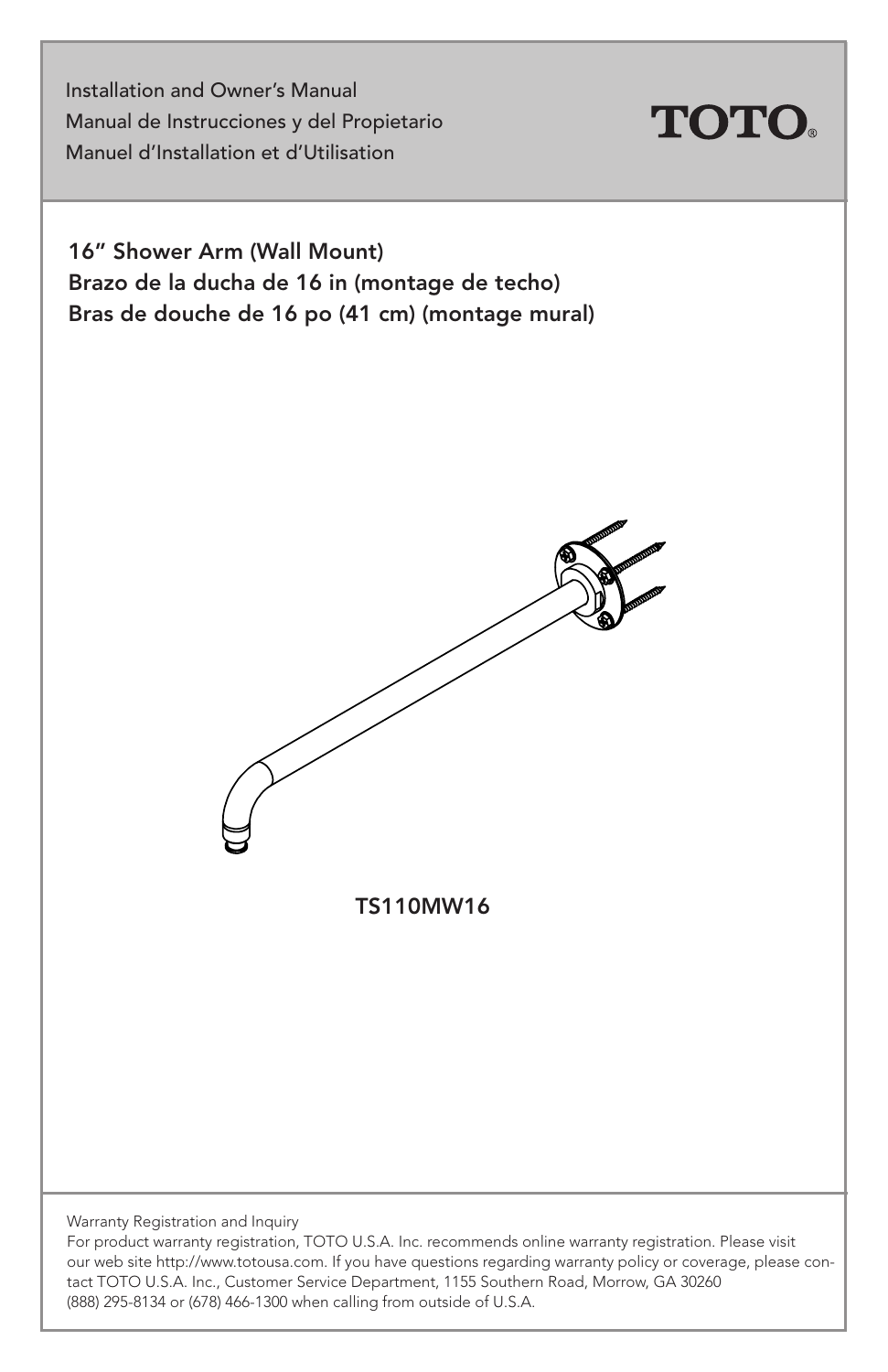# TABLE OF CONTENTS

# THANKS FOR CHOOSING TOTO!

The mission of TOTO is to provide the world with healthy, hygienic and more comfortable lifestyles. We design every product with the balance of form and function as a guiding principle. Congratulations on your choice.

### WARNINGS

For safe operation, please observe the following:

- Recommended operating pressure:
	- Minimum pressure.........20 psi (0.14 MPA), dynamic
	- Maximum pressure........80 psi (0.55 MPA), static
- Hot water supply temperature should not exceed 160°F (71°C).
- Do not use steam for the water supply.
- Do not use the product at an ambient temperature below 32°F (0°C).

### COMMON TOOLS NEEDED



Pipe Tape **Adjustable** 



**Wrench** 



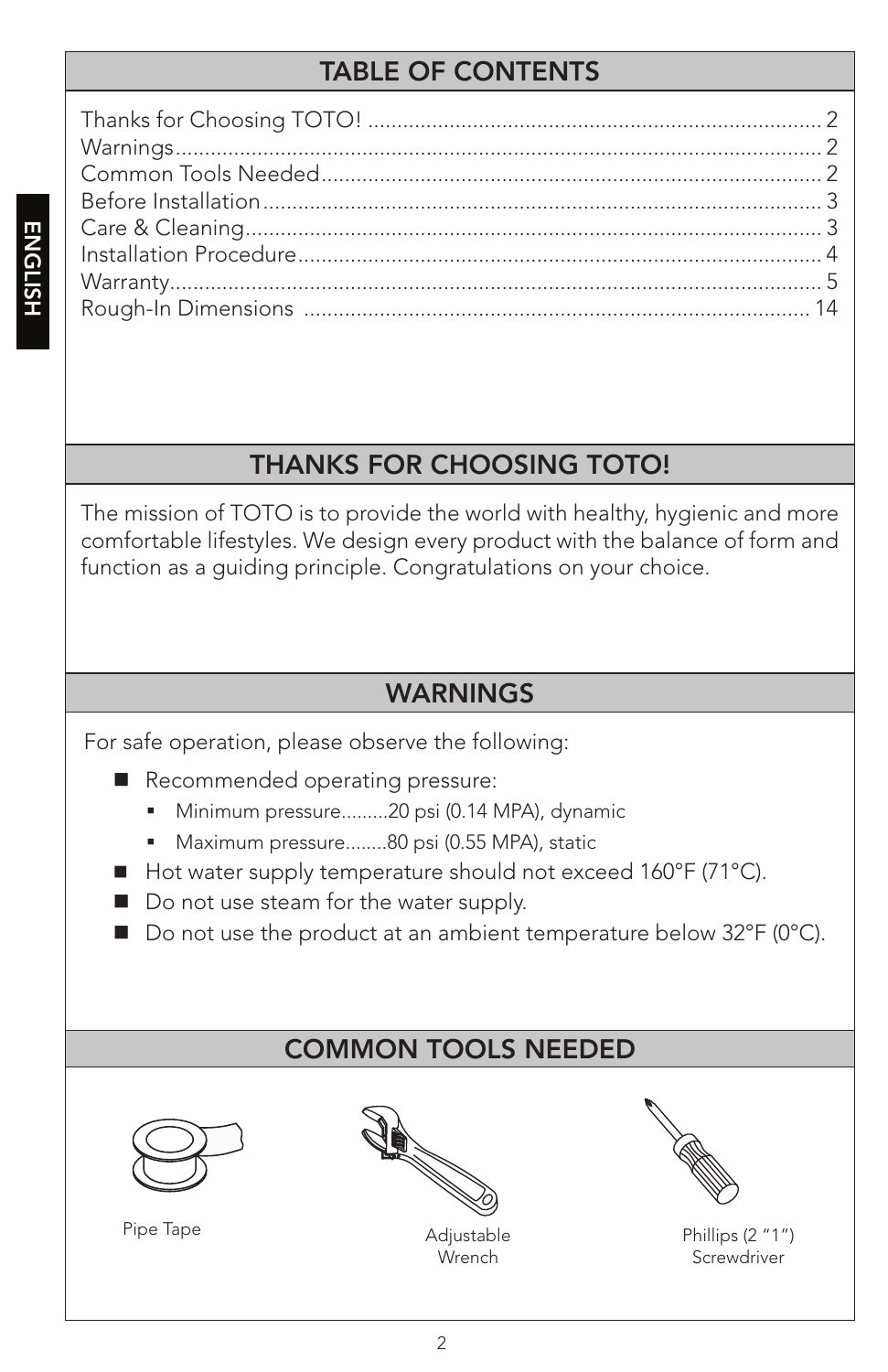### BEFORE INSTALLATION

- Observe all local plumbing codes.
- Make sure the water supply is shut off.
- Read these instructions carefully to ensure proper installation.
- Make sure there are adequate mounting supports.
- TOTO reserves the right to update the product design without notice.
- Check to make sure you have the following parts indicated below:



it looking new by cleaning it periodically with mild soap, rinsing thoroughly with warm water and drying with a clean, soft cloth. Do not use abrasive cleaners, steel wool or harsh chemicals, as these will dull the finish. Failure to follow these instructions may void your warranty.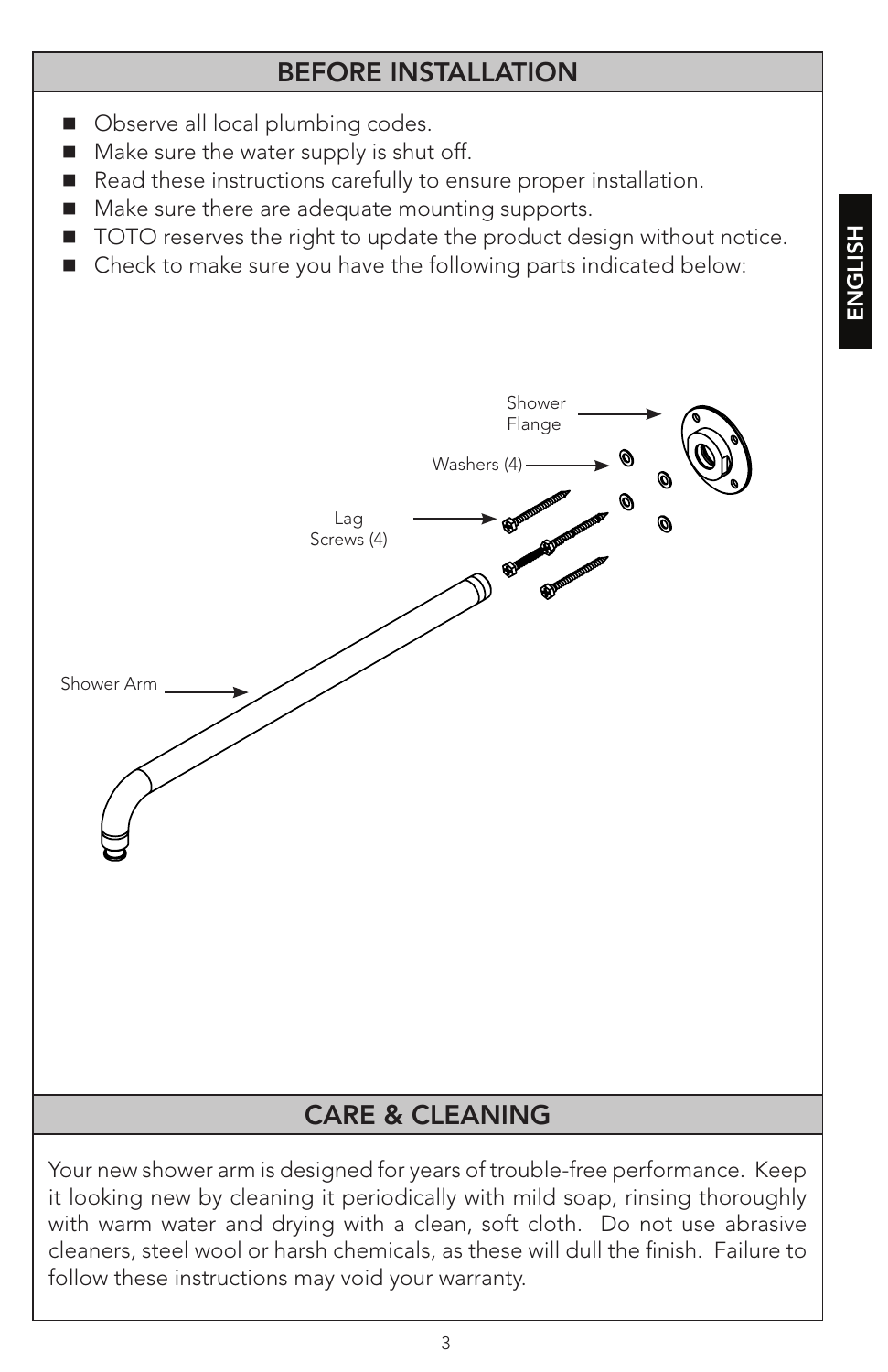### INSTALLATION PROCEDURE



- 1. Slide the shower flange onto the shower arm assembly.
- 2. Wrap the shower arm threads with pipe tape. Screw the shower arm into the supply line.
- 3. Rotate flange as shown to avoid puncturing the supply line.
- 4. Drill four (4) 11/64" diameter pilot holes before fastening lag screws.
- 5. Secure the shower flange with the lag screws.
- 6. Secure the shower arm by tightening the shower flange nut.

#### CAUTION:

- Product being installed onto shower arm is heavy. Make sure there is adequate mounting support prior to installation.
- Thoroughly clean and remove debris from the water supply pipe before installation to prevent clogging the spray outlet.
- To avoid leakage, do not move the showerhead after installation.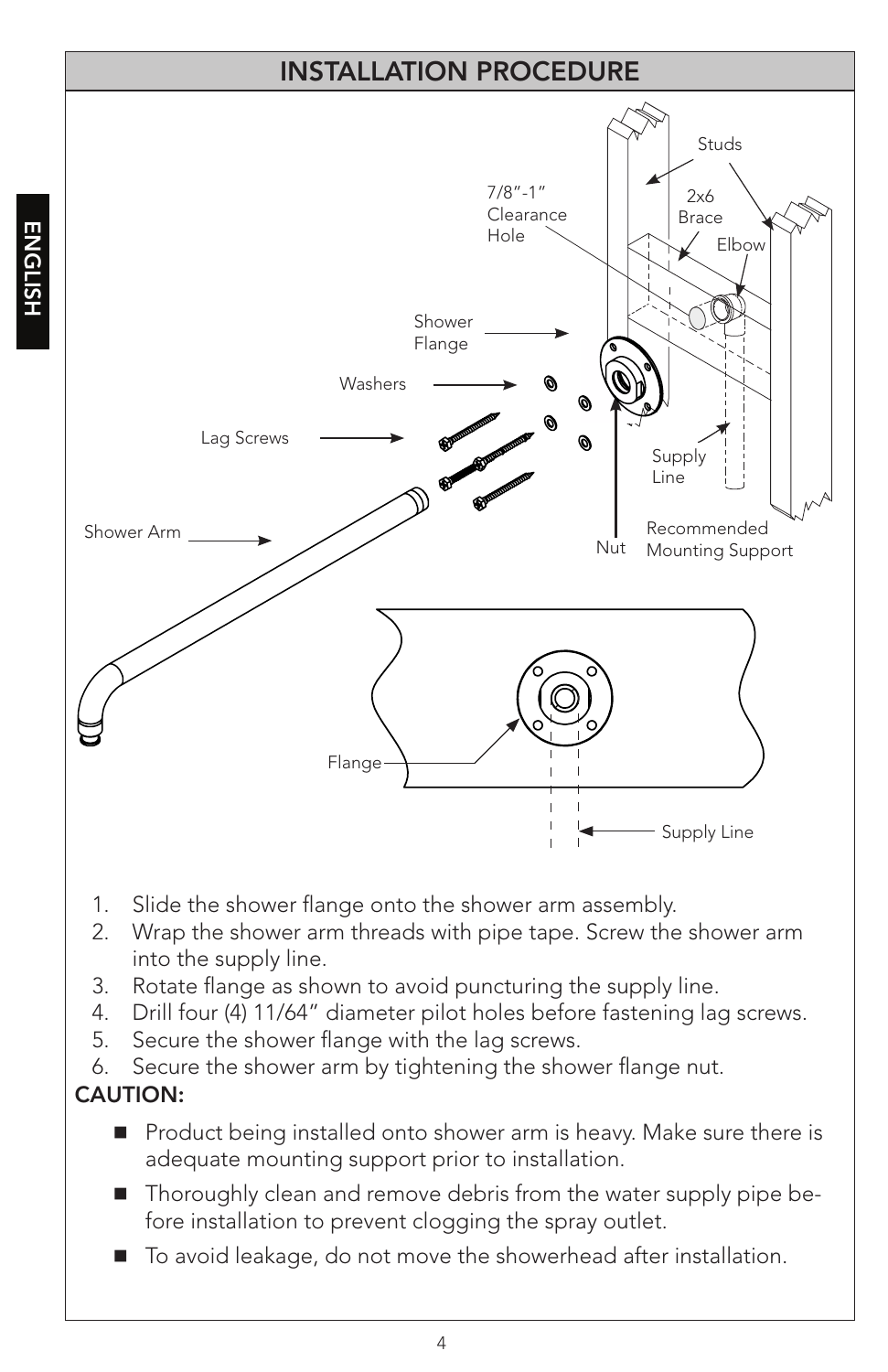### WARRANTY

- 1. TOTO® warrants its residential faucets and bathroom accessories ("Product") to be free from defects in materials and workmanship during normal use when properly installed and serviced, for the lifetime of the Product from date of purchase. This limited warranty is extended only to the ORIGINAL PURCHASER of the Product and is not transferable to any third party, including but not limited to any subsequent purchaser or owner of the Product. This warranty applies only to TOTO Product purchased and installed in North, Central and South America.
- 2. TOTO's obligations under this warranty are limited to repair, replacement or other appropriate adjustment, at TOTO's option, of the Product or parts found to be defective in normal use, provided that such Product was properly installed, used and serviced in accordance with instructions. TOTO reserves the right to make such inspections as may be necessary in order to determine the cause of the defect. TOTO will not charge for labor or parts in connection with warranty repairs or replacements. TOTO is not responsible for the cost of removal, return and/or reinstallation of the Product.
- 3. This warranty does not apply to the following items:
	- a. Damage or loss sustained in a natural calamity such as fire, earthquake, flood, thunder, electrical storm, etc.
	- b. Damage or loss resulting from any accident, unreasonable use, misuse, abuse, negligence, or improper care, cleaning, or maintenance of the Product.
	- c. Damage or loss resulting from sediments or foreign matter contained in a water system.
	- d. Damage or loss resulting from improper installation or from installation of the Product in a harsh and/or hazardous environment, or improper removal, repair or modification of the Product.
	- e. Damage or loss resulting from electrical surges or lightning strikes or other acts which are not the fault of TOTO or which the Product is not specified to tolerate.
	- f. Damage or loss resulting from normal and customary wear and tear, such as gloss reduction, scratching or fading over time due to use, cleaning practices or water or atmospheric conditions, including but not limited to, the use of bleach, alkali, acid cleaners, dry (powder) cleaners or any other abrasive cleaners or the use of metal or nylon scrubbers.
- 4. In order for this limited warranty to be valid, proof of purchase is required. TOTO encourages warranty registration upon purchase to create a record of Product ownership at http://www.totousa.com. Product registration is completely voluntary and failure to register will not diminish your limited warranty rights.
- 5. If the Product is used commercially or is installed outside of North, Central or South America, TOTO warrants the Product to be free from defects in materials and workmanship during normal use for one (1) year from the date of installation of the Product, and all other terms of this warranty shall be applicable except the duration of the warranty.
- 6. THIS WARRANTY GIVES YOU SPECIFIC LEGAL RIGHTS. YOU MAY HAVE OTHER RIGHTS WHICH VARY FROM STATE TO STATE, PROVINCE TO PROVINCE OR COUNTRY TO COUNTRY.
- 7. To obtain warranty repair service under this warranty, you must take the Product or deliver it prepaid to a TOTO service facility together with proof of purchase (original sales receipt) and a letter stating the problem, or contact a TOTO distributor or products service contractor, or write directly to TOTO U.S.A., INC., 1155 Southern Road, Morrow, GA 30260 (888) 295 8134 or (678) 466-1300, if outside the U.S.A. If, because of the size of the Product or nature of the defect, the Product cannot be returned to TOTO, receipt by TOTO of written notice of the defect together with proof of purchase (original sales receipt) shall constitute delivery. In such case, TOTO may choose to repair the Product at the purchaser's location or pay to transport the Product to a service facility.

THIS WRITTEN WARRANTY IS THE ONLY WARRANTY MADE BY TOTO. REPAIR, REPLACEMENT OR OTHER APPROPRIATE ADJUSTMENT AS PROVIDED UNDER THIS WARRANTY SHALL BE THE EXCLU-SIVE REMEDY AVAILABLE TO THE ORIGINAL PURCHASER. TOTO SHALL NOT BE RESPONSIBLE FOR LOSS OF THE PRODUCT OR FOR OTHER INCIDENTAL, SPECIAL OR CONSEQUENTIAL DAMAGES OR EXPENSES INCURRED BY THE ORIGINAL PURCHASER, OR FOR LABOR OR OTHER COSTS DUE TO INSTALLATION OR REMOVAL, OR COSTS OF REPAIRS BY OTHERS, OR FOR ANY OTHER EXPENSE NOT SPECIFICALLY STATED ABOVE. IN NO EVENT WILL TOTO'S RESPONSIBILITY EXCEED THE PURCHASE PRICE OF THE PRODUCT. EXCEPT TO THE EXTENT PROHIBITED BY APPLICABLE LAW, ANY IMPLIED WARRANTIES, INCLUDING THAT OF MERCHANTABILITY OR FITNESS FOR USE OR FOR A PARTICU-LAR PURPOSE, ARE EXPRESSLY DISCLAIMED. SOME STATES DO NOT ALLOW LIMITATIONS ON HOW LONG AN IMPLIED WARRANTY LASTS, OR THE EXCLUSION OR LIMITATION OF INCIDENTAL OR CON-SEQUENTIAL DAMAGES, SO THE ABOVE LIMITATION AND EXCLUSION MAY NOT APPLY TO YOU.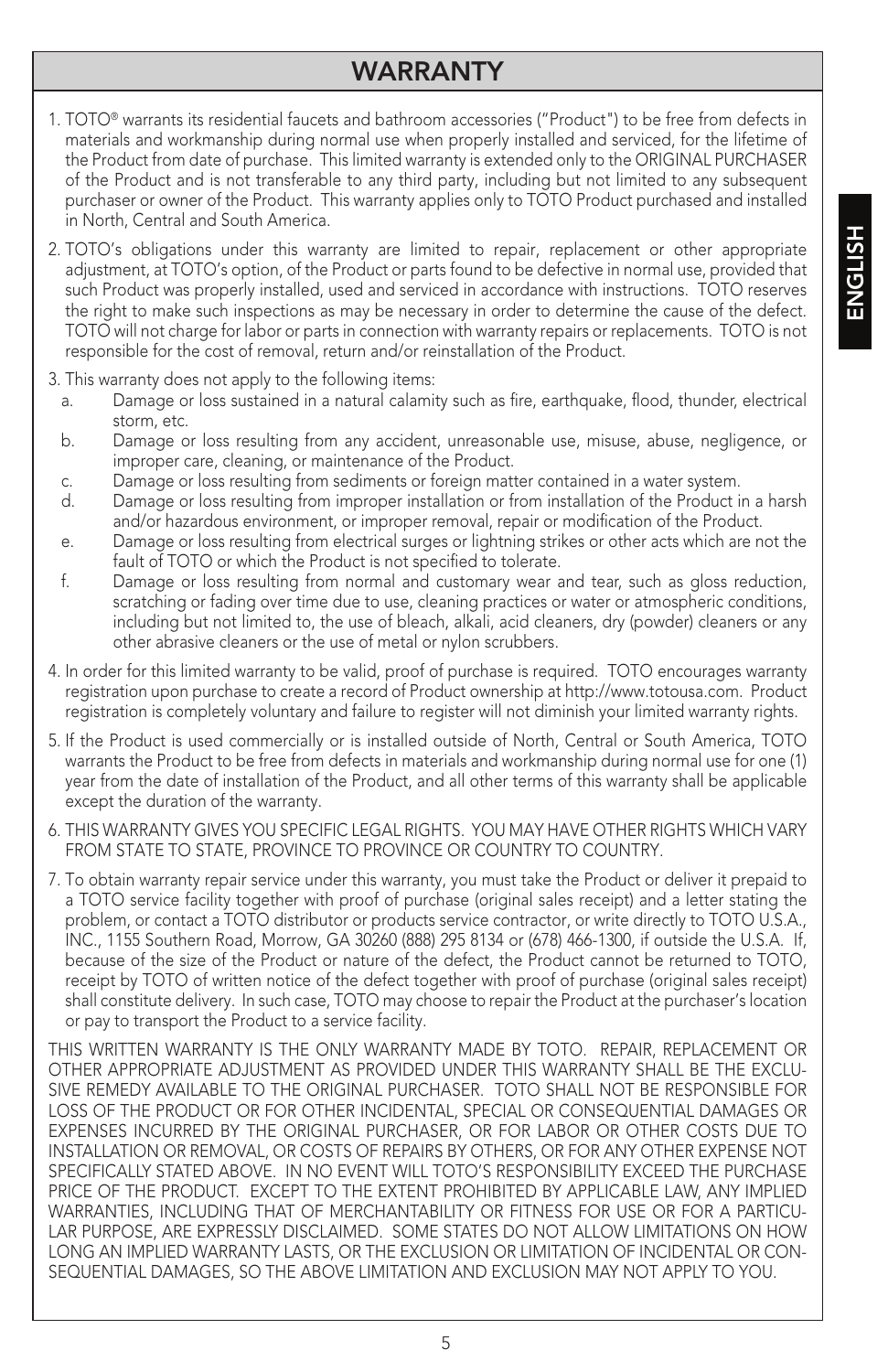### ÍNDICE

### ¡GRACIAS POR ELEGIR TOTO!

La misión de TOTO's es proporcionar estilos de vida saludables, higiénicos y más cómodos. Diseñamos cada producto con el equilibro de forma y función como principio rector. Felicitaciones por su elección.

#### ADVERTENCIAS

Para un funcionamiento seguro de la cabeza de ducha, tenga en cuenta lo siguiente:

- Presión de funcionamiento:
	- Presión mínima……..20 psi (0.14 MPa), dinámico
	- Presión máxima…….80 psi (0.55 MPa), estática
- La temperatura del suministro de aqua caliente no debe exceder los 160°F (71°C).
- No use vapor para el suministro de agua caliente.
- No use el producto a una temperatura ambiente inferior a 32°F (0°C).

# HERRAMIENTAS NECESARIAS COMÚN



Cinta Para Tubería **Latina Accidente Cinta Para Tubería** 







Destornillador Phillips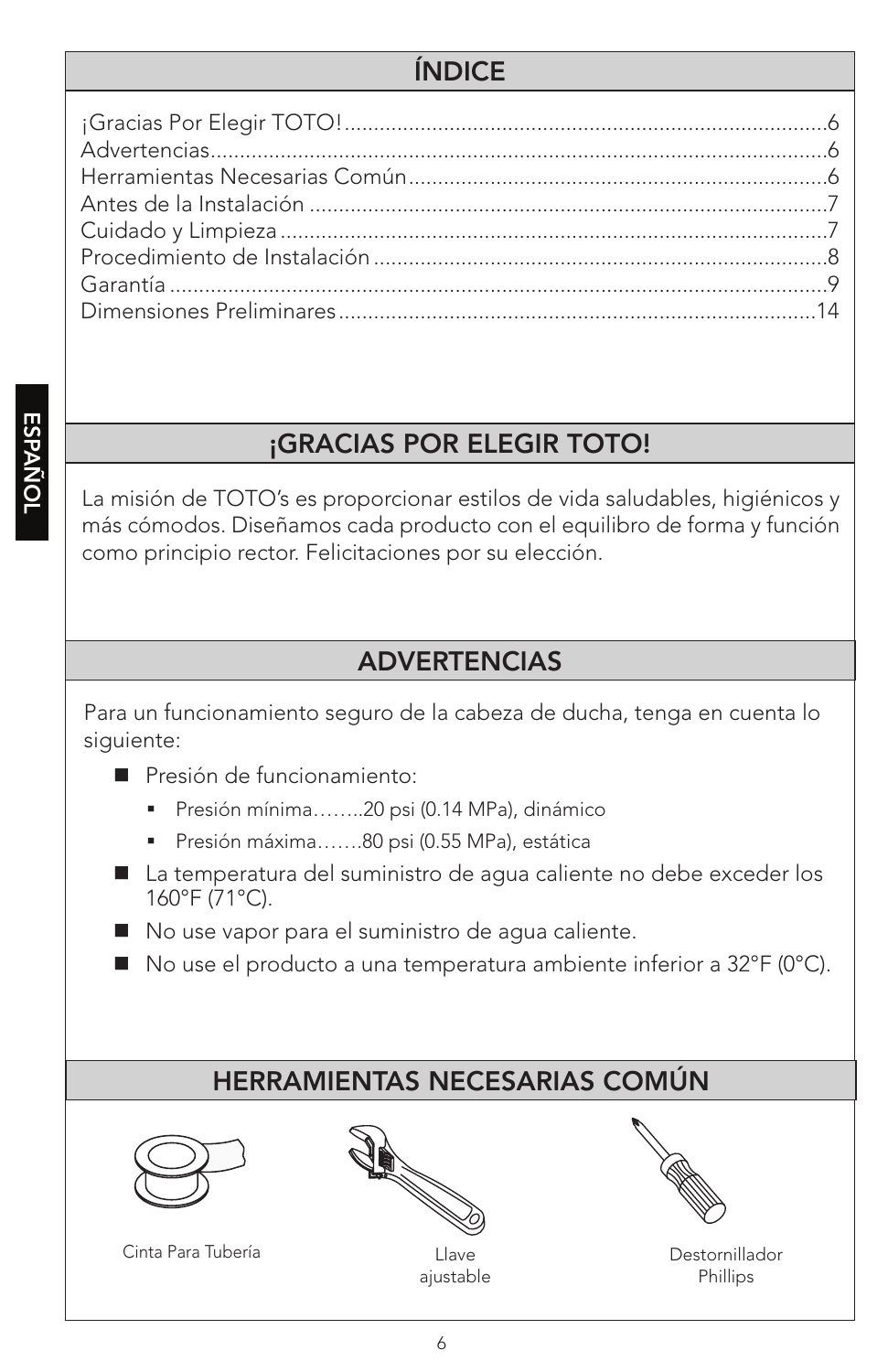# ANTES DE LA INSTALACIÓN

- Cumpla con todos los códigos locales de plomería.
- Asegúrese de que el suministro de agua esté cerrado.
- Lea estas instrucciones con atención para asegurar una instalación correcta.
- Asegúrese de que no son los adecuados soportes.
- TOTO se reserva el derecho de actualizar el diseño del producto sin previo aviso.
- Verifique para asegurarse de tener las piezas que se indican a continuación:



### CUIDADO Y LIMPIEZA

Su nueva el brazo de la ducha está diseñada para años de funcionamiento sin problemas. Manténgala luciendo como nueva mediante una limpieza periódica con jabón suave, enjuague minuciosamente con agua tibia y séquela con un paño limpio y suave. No use limpiadores abrasivos, lana de acero ni productos químicos fuertes ya que éstos opacarán el acabado. El no cumplir con estas instrucciones podría anular su garantía.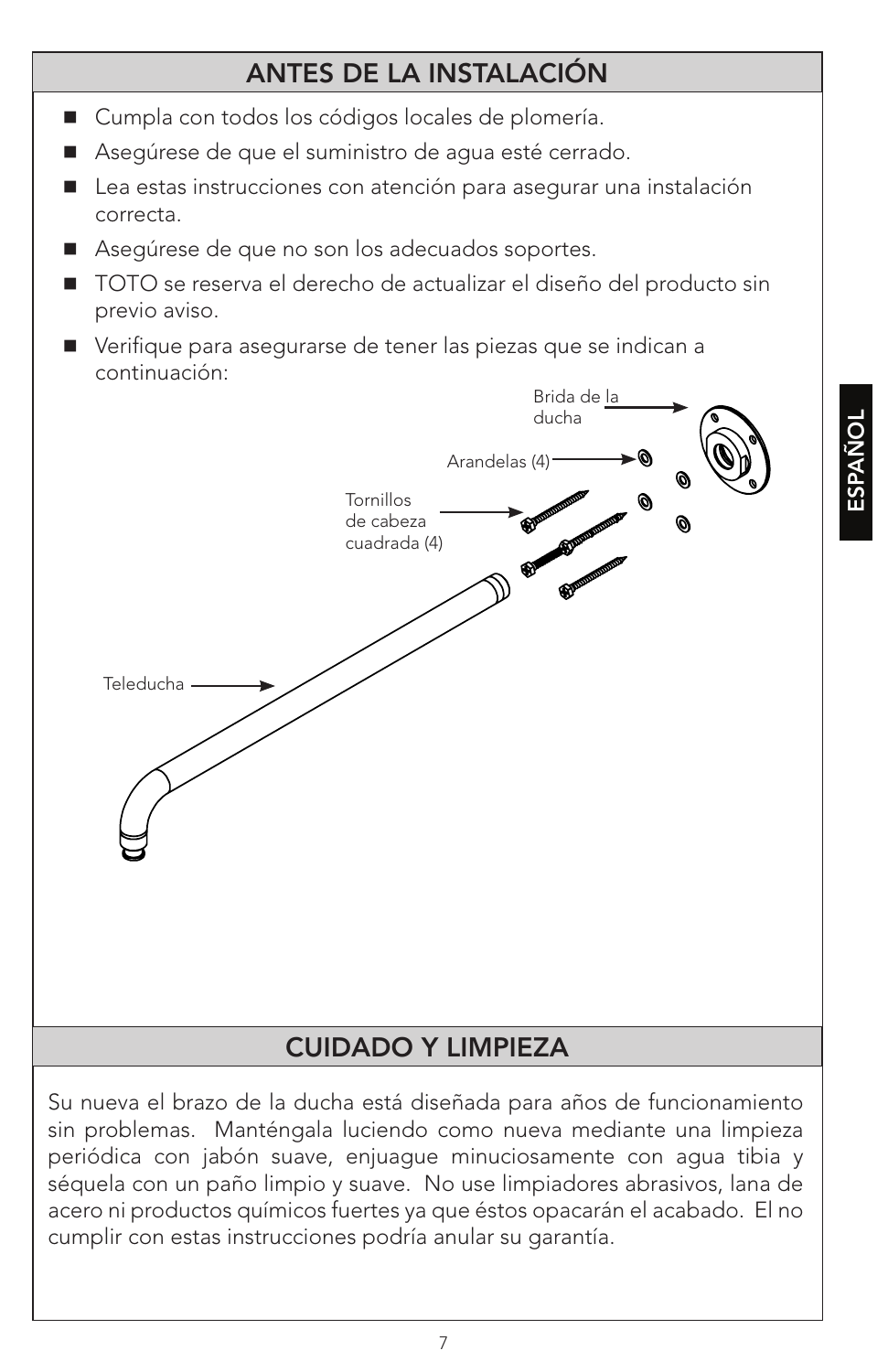

- 2. Envuelva las roscas del brazo de la ducha con cinta de teflón. Enrosque el brazo de la ducha en el conducto de abastecimiento.
- 3. Gire la brida como se muestra para evitar perforar el conducto de abastecimiento.
- 4. Perforar cuatro 11/64 "de diámetro agujeros piloto antes de fijar tornillos de cabeza cuadrada
- 5. Asegure la brida de la ducha con los tornillos de cabeza cuadrada.
- PRECAUCIÓN: 6. Asegure el brazo de la ducha apretando la tuerca de la brida de la ducha.
	- Producto que se está instalando en el brazo de ducha es pesado. Asegúrese de disponer de soportes de montaje adecuados antes de proceder a la instalación.
	- Limpie a fondo la tubería de suministro de agua y quite todo residuo de la misma antes de la instalación, para evitar la obstrucción de la salida de agua.
	- Para evitar pérdidas, no mueva el cabezal de ducha después de la instalación.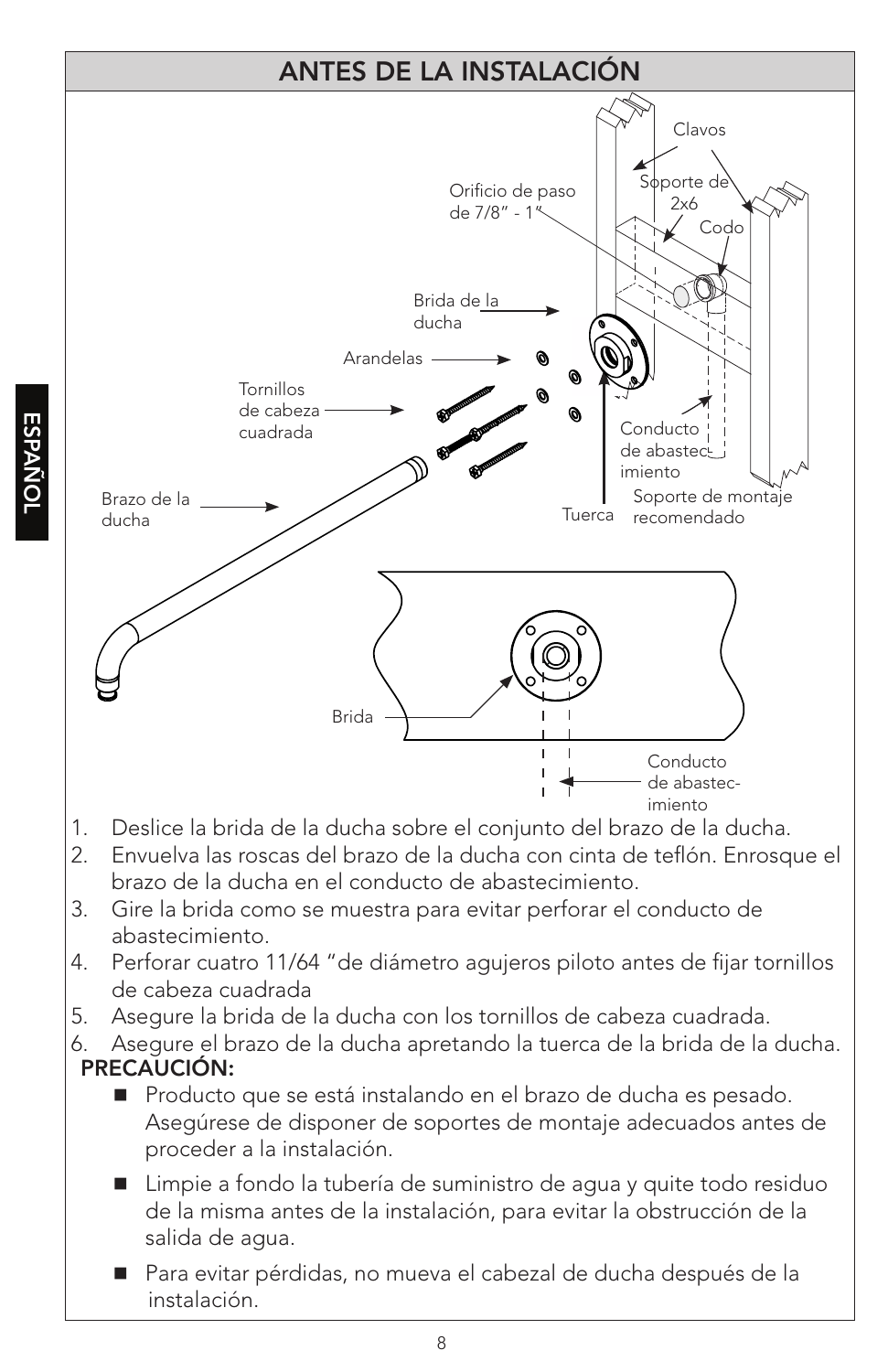### GARANTÍA

- 1. TOTO® garantiza que sus grifos residenciales y accesorios de baño ("Producto") no presentan defectos en sus materiales ni de fabricación durante su uso normal cuando son instalados y mantenidos adecuadamente, de por vida para el Producto a partir de la fecha de compra. Esta garantía limitada es válida solamente para el COMPRADOR ORIGINAL del Producto y no es transferible a una tercera persona, incluyendo, pero sin limitarse a, cualquier comprador o propietario subsecuente del Producto. Esta garantía aplica solamente al Producto TOTO comprado e instalado en América del Norte, Central, y del Sur.
- 2. Las obligaciones de TOTO bajo esta garantía se limitan a la reparación, cambio o cualquier otro ajuste, a petición de TOTO, del Producto o partes que resulten defectuosas en su uso normal, siempre que dicho Producto haya sido instalado, utilizado y mantenido de acuerdo con las instrucciones. TOTO se reserve el derecho de hacer tantas inspecciones como sean necesarias para determinar la causa del defecto. TOTO no cobrará por la mano de obra o partes relacionadas con las reparaciones o cambios garantizados. TOTO no es responsable por el costo de la remoción, devolución y/o reinstalación del Producto.
- 3. Esta garantía no aplica en los siguientes casos:
	- a. Daño o pérdida ocurrida en un desastre natural, tal como: incendio, sismo, inundación, relámpago, tormenta eléctrica, etc.
	- b. Daño o pérdida resultado de cualquier accidente, uso no razonable, mal uso, abuso, negligencia o cuidado, limpieza o mantenimiento inadecuado del Producto, incluyendo el uso de un agente limpiador abrasivo o el uso de cualquier otro producto de limpieza de manera inconsistente con las instrucciones del Producto.
	- c. Daño o pérdida causada por los sedimentos o material extraña contenida en un sistema de agua.
	- d. Daño o pérdida causada por una mala instalación o por la instalación del Producto en un ambiente duro y/o peligroso, o una remoción, reparación o modificación inadecuada del Producto.
	- e. Daño o pérdida causada por sobrecargas eléctricas o rayos u otros actos que no sean responsabilidad de TOTO o que el Producto no esté especificado para tolerar.
	- f. Daño o pérdida causada por el uso normal y personalizado, tal como reducción del brillo, rayado o pérdida de color en el tiempo debido al uso, prácticas de limpieza o condiciones del agua o atmosféricas.
- 4. Para que esta garantía limitada sea válida, prueba de compra es necesaria. TOTO anima el registro de la garantía sobre compra para cree un archivo de la propiedad del producto en http://www.totousa.com. El registro del producto es totalmente voluntario y la falta a registrar no disminuirá sus derechas de garantía limitada.
- 5. Si el Si el producto es utilizado comercialmente o es instalado fuera de América del Norte, Central o del Sur, TOTO garantiza que el producto no presenta defectos en sus materiales ni de fabricación durante su uso normal por un periodo de un (1) año a partir de la fecha de instalación del Producto, y todos los otros términos de esta garantía deberán aplicar excepto la duración de la garantía.
- 6. ESTA GARANTÍA LE DA DERECHOS LEGALES ESPECÍFICOS. USTED PODRÍA TENER OTROS DERECHOS QUE PUEDEN VARIAR DEPENDIENDO DEL ESTADO O PROVINCIA EN EL QUE SE ENCUENTRE.
- 7. Para obtener el servicio de reparación de esta garantía, debe llevar el Producto o enviarlo prepagado a un modulo de servicios TOTO junto con la prueba de compra (recibo de compra original) y una carta en la que plantee el problema, o póngase en contacto con un distribuidor TOTO o el contratista de servicio de los productos, o escriba directamente a TOTO U.S.A., INC., 1155 Southern Road, Morrow, GA 30260 (888) 295 8134 o (678) 466-1300, si fuera de los E.E.U.U. Si, debido al tamaño del producto o naturaleza del defecto, el Producto no puede ser devuelto a TOTO, la recepción en TOTO del aviso escrito del defecto junto con la prueba de compra (recibo de compra original) constituirá el envío. En tal caso, TOTO podrá escoger entre reparar el Producto en el domicilio del comprador o pagar el transporte del Producto a un módulo de servicio.

ESTA GARANTÍA ESCRITA ES LA ÚNICA GARANTÍA HECHA POR TOTO. LA REPARACIÓN, CAMBIO U OTRO AJUSTE ADECUADO, TAL COMO APARECE EN ESTA GARANTÍA, SERÁ EL ÚNICO REMEDIO DISPONIBLE PARA EL COMPRADOR ORIGINAL. TOTO NO SERÁ RESPONSABLE POR LA PÉRDIDA DEL PRODUCTO O POR CUALQUIER OTRO DAÑO ACCIDENTAL, ESPECIAL O CONSECUENTE O POR DAÑOS INCURRIDOS POR EL COMPRADOR ORIGINAL, O POR LA MANO DE OBRA U OTROS COSTOS RELACIONADOS CON LA INSTALACIÓN O REMOCIÓN, O COSTOS DE REPARACIONES HECHAS POR OTROS, O POR CUALQUIER OTRO GASTO NO INDICADO DE MANERA ESPECÍFICA EN LOS PÁRRAFOS ANTERIORES. EN NINGÚN CASO LA RESPONSABILIDAD DE TOTO EXCEDERÁ EL PRECIO DE COMPRA DEL PRODUCTO. EXCEPTO EN LA MEDIDA EN QUE QUEDE PROHIBIDO POR LA LEY APLICABLE, TODA GARANTÍA IMPLÍCITA, INCLUYENDO AQUELLAS DE COMERCIABILIDAD O IDONEIDAD DE USO PARA EL USO O PARA UN PROPÓSITO PARTICULAR, ESTÁ EXPRESAMENTE PROHIBIDA. ALGUNOS ESTADOS NO PERMITEN LAS LIMITACIONES ACERCA DE LA DURACIÓN DE UNA GARANTÍA TÁCITA, O LA EXCLUSIÓN O LIMITACIÓN DE DAÑOS INCIDENTALES O CONSECUENTES, POR LO QUE LA LIMITACIÓN E INCLUSIÓN ANTERIORES PUEDEN NO APLICAR A USTED.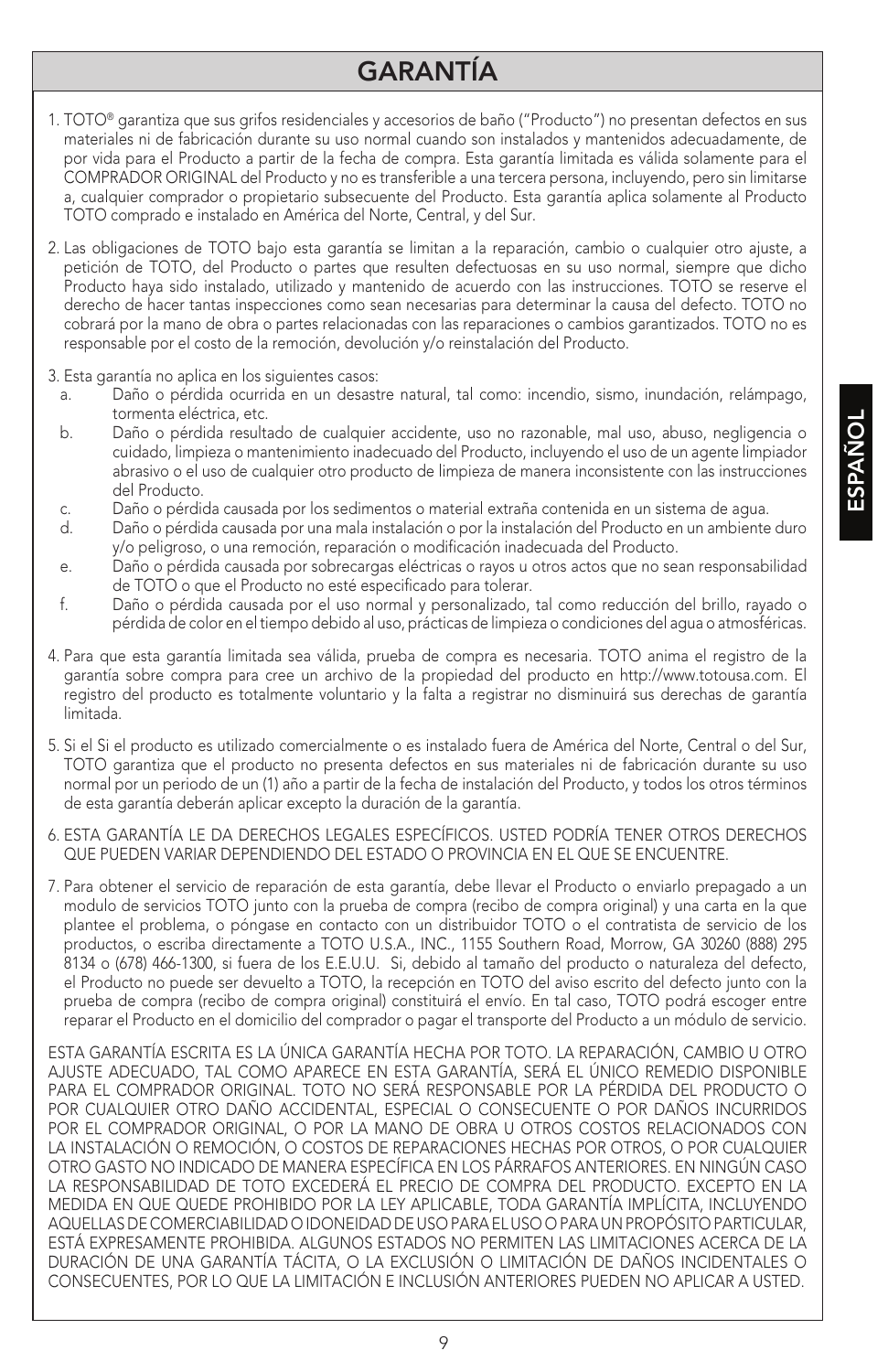# TABLE DES MATIÈRES

### MERCI D'AVOIR CHOISI TOTO!

La mission de TOTO est d'apporter au monde entier un style de vie sain, hygiénique et plus confortable. Nous créons tous nos produits avec un principe de base à l'esprit : équilibrer forme et fonction. Félicitations pour votre choix.

### AVERTISSEMENTS

Pour utiliser convenablement votre robinet, veuillez suivre les instructions ci-dessous:

- Pression de fonctionnement:
	- Pression minimum ………………20 psi (0.14 MPA), dynamique
	- Pression maximum ................80 psi (0.55 MPA), statique
- La température de l'adduction d'eau chaude ne doit pas être supérieure à 160°F (71°C).
- N'utilisez pas de vapeur pour l'arrivée d'eau chaude.
- N'utilisez pas ce produit à des températures ambiantes inférieures à 32°F (0°C).

# OUTILS COMMUNS NÉCESSAIRES



Ruban Adhésif de Plomberie



Clé Réglable Tournevis



Phillips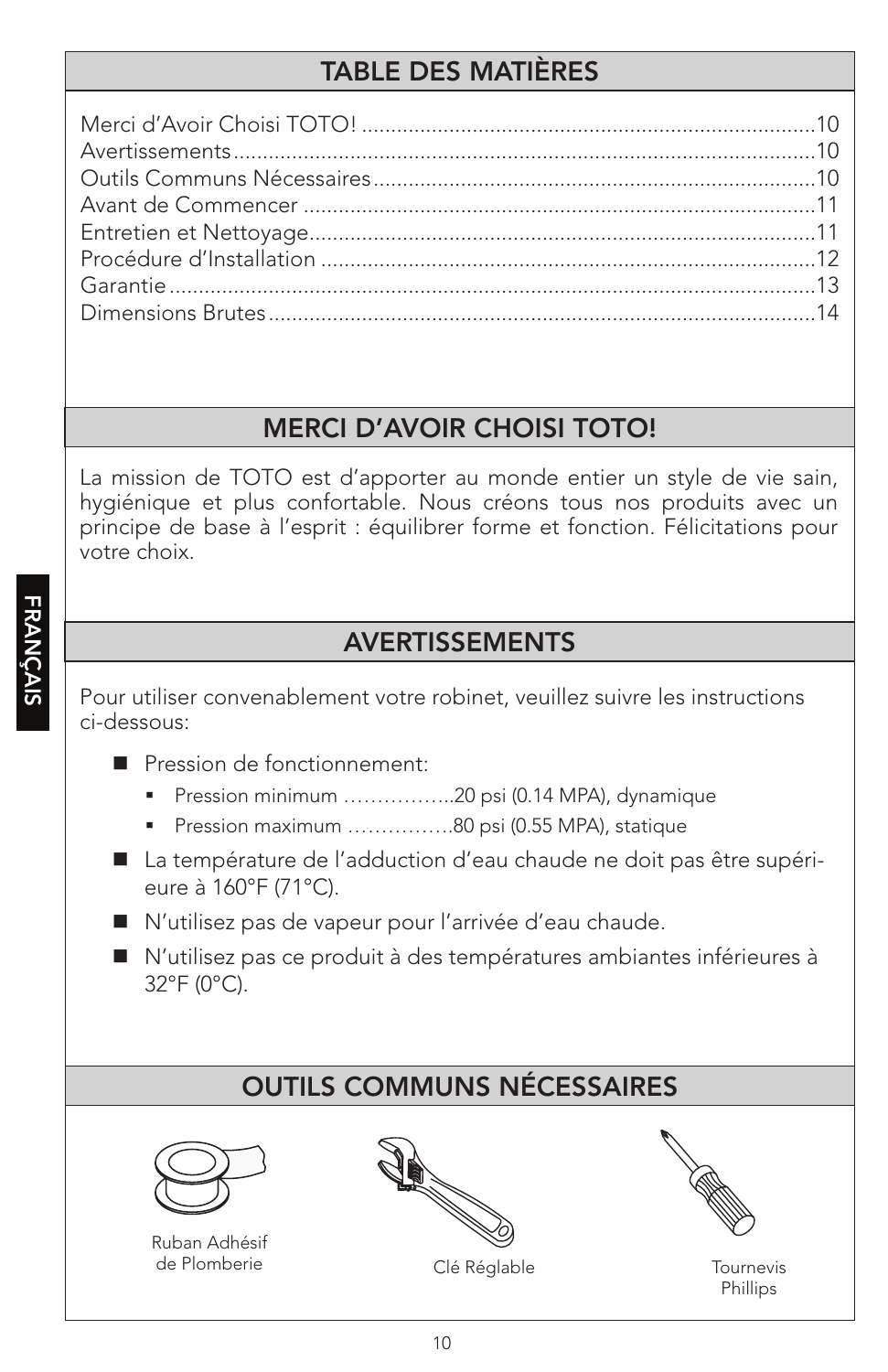### AVANT DE COMMENCER

FRANÇAIS

- Respectez toutes les règles de plomberie locales.
- Assurez-vous que l'adduction d'eau est bien coupée.
- Lisez attentivement ces instructions afin de vous assurer d'effectuer une installation correcte.
- Assurez-vous qu'il existe des supports de montage convenables.
- TOTO se réserve le droit de mettre à jour la conception du produit sans avis préalable.
- Vérifiez que vous disposez bien des pièces indiquées ci-dessous:



Votre nouveau bras de douche à main est conçu pour un rendement sans problèmes et ce, pour de nombreuses années. maintenez son aspect de neuf en le nettoyant régulièrement avec un savon doux, rincez-le à fond avec de l'eau chaude et essuyez-le avec un chiffon doux et propre. n'utilisez pas de nettoyants abrasifs, laine d'acier ou produits chimiques corrosifs car ils terniront la finition. le non-respect de ces directives peut annuler votre garantie.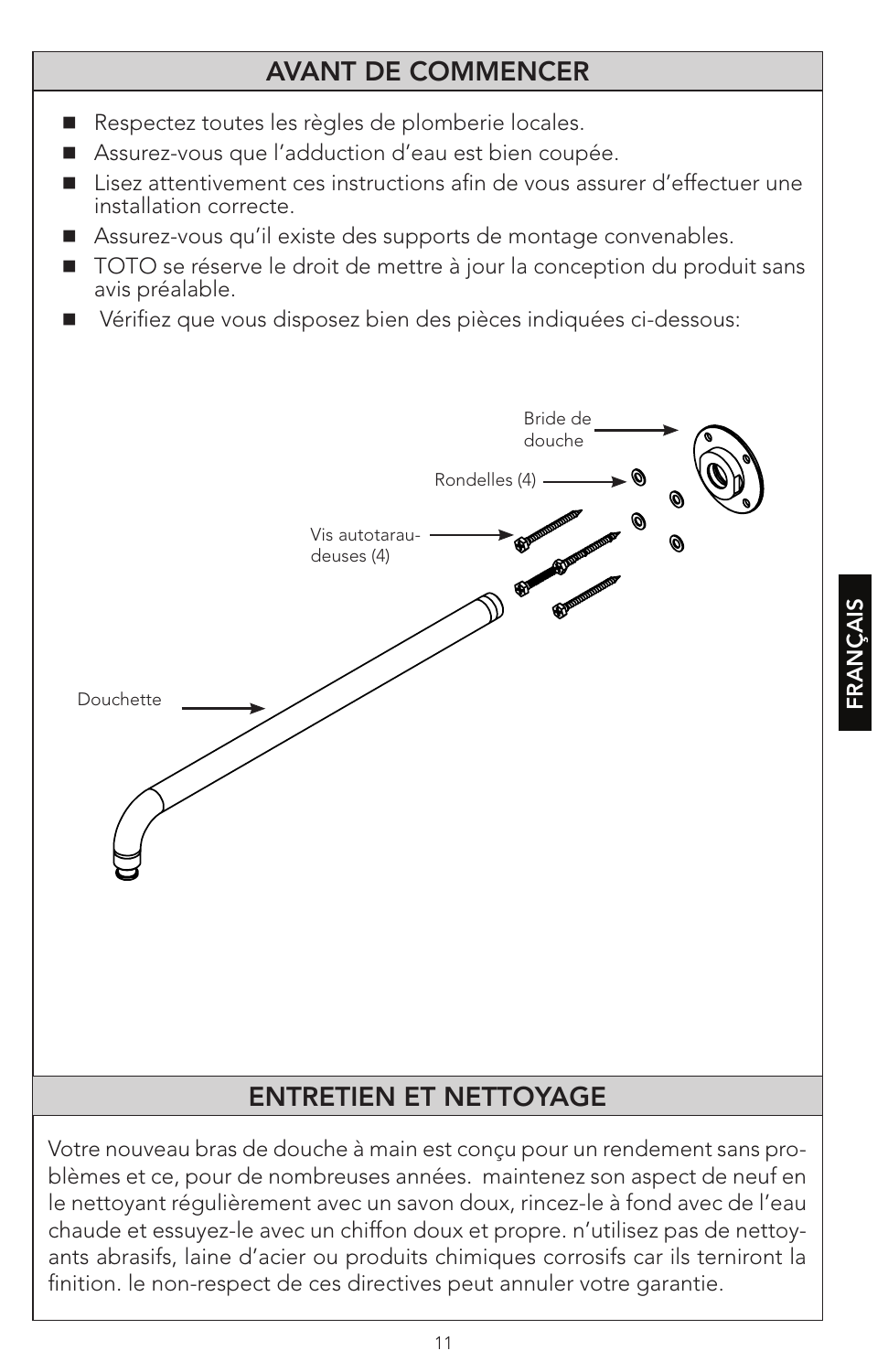

- 2. Enroulez les filets du bras de douche de ruban pour joints filetés. Vissez le bras de douche dans la canalisation d'alimentation.
- 3. Tournez la bride comme dans l'illustration afin d'éviter de perforer la canalisation d'alimentation.
- 4. Percez quatre 11/64" po. trous pilotes avant la fixation des tiresfonds.
- 5. Fixez la bride de la douche à l'aide des vis tirefonds.
- 6. Fixez le bras de douche en serrant de bride de douche.

### ATTENTION:

- Ce produit en cours d'installation sur le bras de douche est lourd. Assurez-vous qu'il existe des supports de montage convenables avant l'instllation.
- Nettoyez soigneusement et retirez les débris du conduit d'alimentation en eau avant de l'installer pour éviter que le jet soit encombré.
- Pour éviter les fuites, ne déplacez pas la pomme de douche après l'installation.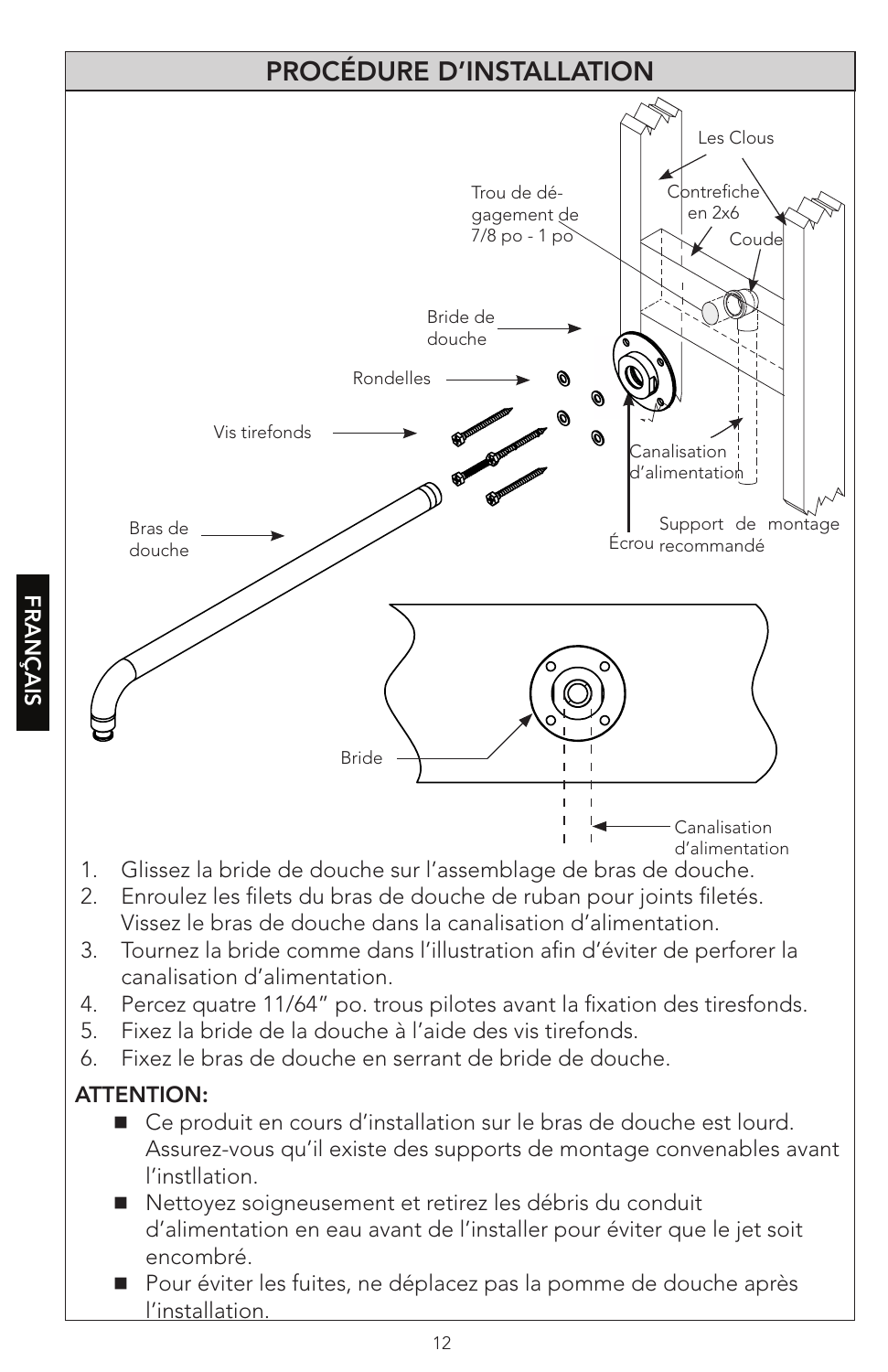#### GARANTIE

- 1. TOTO® garantit ses robinets résidentiels et accessoires de bain (« Produit ») contre tout défaut de matériau et de fabrication pendant l'utilisation normale, lorsqu`ils sont correctement installés et maintenus pendant la durée de vie du produit à partir de la date d`achat du produit. La présente garantie limitée ne peut être prolongée que pour le seul ACHETEUR D`ORIGINE de l`appareil et n`est pas transférable à un tiers, y compris mais pas limité à tout acheteur ou propriétaire subséquent du produit. Cette garantie n'est applicable qu'aux produits achetés et installés en Amérique du Nord, Centrale, et du Sud.
- 2. Les obligations de TOTO selon les termes de cette garantie sont limitées à la réparation, remplacement ou autre ajustement en conséquent, au choix de TOTO, des produits ou des pièces défectueuses en service normal, pourvu qu'un tel produit ait été installé, utilisé et entretenu conformément aux instructions. TOTO se réserve le droit d`effectuer ce genre de vérifications en cas de nécessité afin de déterminer la cause du défaut. TOTO ne facturera pas les interventions ou les pièces relatives à la réparation et au remplacement sous garantie. TOTO n`est pas responsable du coût de désinstallation, de renvoi et/ou de réinstallation de l`appareil.
- 3. La garantie ne s`applique pas dans les cas suivants:
	- a. Dommage ou perte suite à une cause naturelle telle que incendie, tremblement de terre, inondation, tonnerre, orage etc.
	- b. Dommage ou perte causé par tout accident, utilisation non adaptée, abus, négligence ou mauvais traitement, nettoyage ou entretien de l`appareil, y compris l`utilisation d`agent abrasif ou l`utilisation d`autres produits de nettoyage de façon incompatible aux instructions de l`appareil.
	- c. Dommage ou perte causé par des sédiments ou tout autre corps étranger contenus dans un réseau d`alimentation en eau.
	- d. Dommage ou perte suite à une mauvaise installation ou à l`installation de l`appareil dans un environnement rude et/ou dangereux ou une mauvaise désinstallation, réparation ou modification de l`appareil.
	- e. Dommage ou perte suite à des surtensions, foudres ou tous autres actes qui ne sont pas la responsabilité de TOTO, ou actes stipulés non supportables par le produit.
	- f. Dommage ou perte résultant d`une usure normale et habituelle, telle que la diminution du lustre, grattage ou décoloration avec le temps, habitude de nettoyage, l'eau, ou des conditions atmosphériques.
- 4. Pour que la garantie limitée soit valable, la preuve d'achat est exigée. TOTO vous encourage à enregistrer votre produit après l'achat pour créer un record du propriété, cela peut être fait au site http://www. totousa.com. L'enregistrement du produit est complètement volontaire et à défaut de l'enregistrement ne va pas limiter votre droit au garantie limitée.
- 5. Si le produit est utilisé dans un but commercial ou installé en dehors de L`Amérique du Nord, Centrale ou du Sud, TOTO garantit que le produit est exempt de tous défauts matériels et de fabrication pour une utilisation normale pendant une durée de an (1) à partir de la date d`installation du produit, en plus de respecter tous les autres termes sauf la durée de cette garantie.
- 6. CETTE GARANTIE DONNE DES DROITS SPÉCIFIQUES. IL EST POSSIBLE QUE L'ACHETEUR AIT D'AUTRES DROITS QUI VARIENT DUN ÉTAT A UN AUTRE OU D'UNE PROVINCE À L'AUTRE.
- 7. Pour obtenir une réparation selon les termes de cette garantie, l'acheteur doit livrer le produit dans un centre de réparation de TOTO port payé avec preuve d'achat (reçu de caisse original), et une lettre expliquant le problème, ou contacter un distributeur de TOTO ou un entrepreneur de réparation du produit ou écrire directement à TOTO U.S.A., INC., Southern Road, Morrow, Géorgie 30260, (888) 295- 8134 ou appelé (678) 466-1300, si en dehors de L'Etat Unis. Si, à cause de la taille du produit ou de la nature du défaut, il n'est pas possible de renvoyer le produit à TOTO, la réception par TOTO d'un avis écrit du défaut avec preuve d'achat (reçu de caisse original) constitue livraison. Dans un tel cas, TOTO peut choisir de réparer le produit chez l'acheteur ou de payer le transport du produit à un centre de réparation.

CETTE GARANTIE ÉCRITE EST LA SEULE GARANTIE FAITE PAR TOTO. LA RÉPARATION, LE REM-PLACEMENT OU TOUT AUTRE AJUSTEMENT APPROPRIÉ SELON LES TERMES DE CETTE GARANTIE EST LE SEUL RECOURS DE L'ACHETEUR INITIAL. TOTO N'EST PAS RESPONSABLE DE LA PERTE DU PRODUIT OU DE TOUT AUTRE DOMMAGE INDIRECT, SPÉCIAL OU SECONDAIRE OU DES DÉPENS-ES ENCOURUES PAR L'ACHETEUR INITIAL NI DE LA MAIN-D'OEUVRE OU AUTRES FRAIS ASSOCIÉS À L'INSTALLATION OU LA MANIPULATION, OU LES FRAIS DE RÉPARATION PAR DES TIERS, NI POUR TOUS AUTRES FRAIS PAS SPÉCIFIQUEMENT MENTIONNÉS. EN AUCUN CAS, LA RESPONSABILITÉ DE TOTO NE PEUT DÉPASSER LE PRIX D'ACHAT DU PRODUIT. SAUF QUAND INTERDITE PAR UNE LOI APPLI-CABLE, TOUTE GARANTIE SOUS-ENTENDUE, Y COMPRIS CELLE DE VENDABILITÉ OU D'APPLICATION POUR UN USAGE PARTICULIER, EST EXPRESSÉMENT REJETÉ. CERTAINES PAYS NE PERMETTENT PAS LA LIMITATION DE LA LONGUEUR D'UNE GARANTIE SOUS-ENTENDUE, OU L'EXCLUSION OU LA LIMI-TATION DES DOMMAGES INDIRECTS OU SECONDAIRES, IL EST DONC POSSIBLE QUE CETTE LIMITA-TION ET EXCLUSION NE S'APPLIQUE PAS À VOTRE CAS.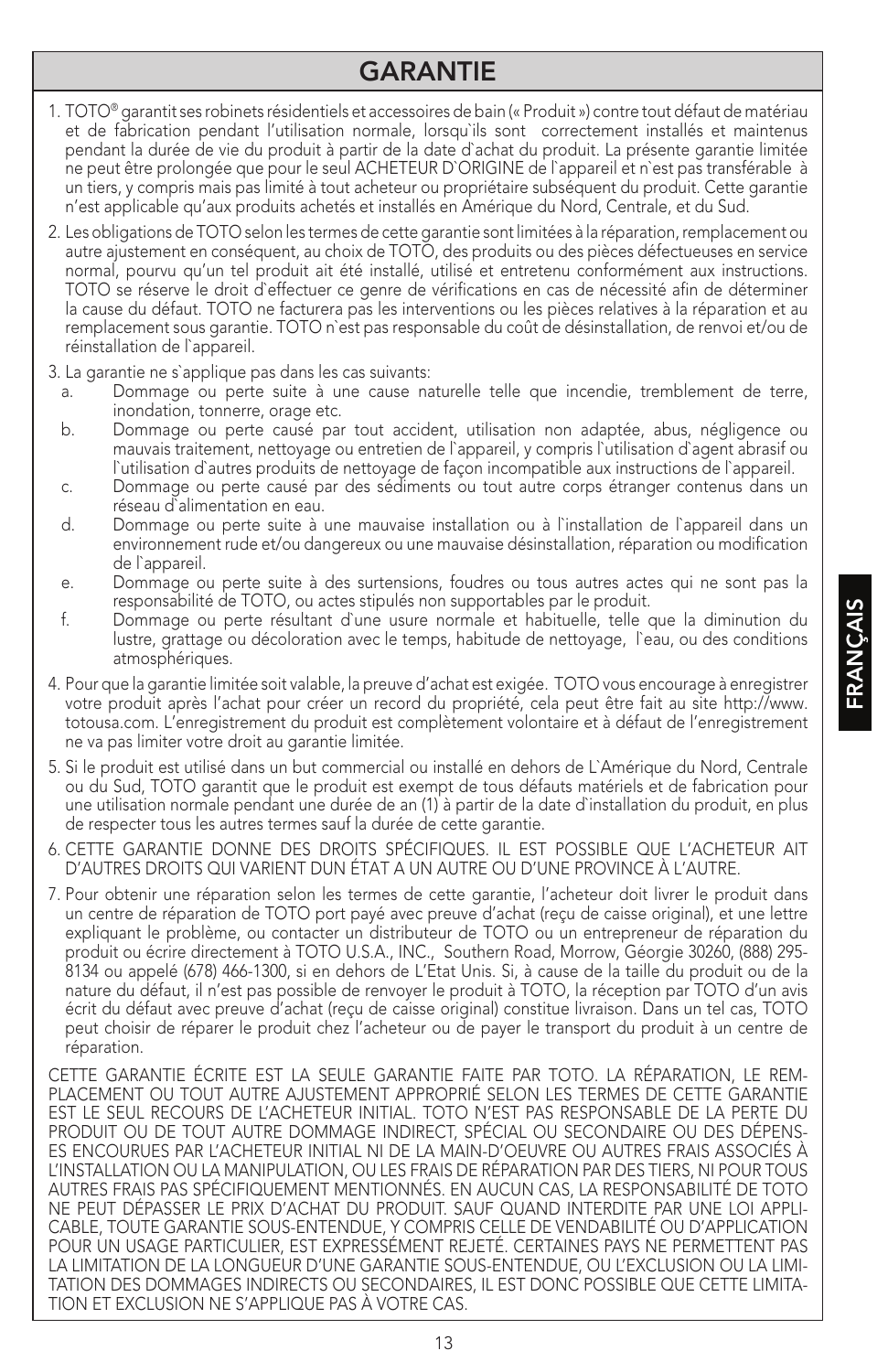